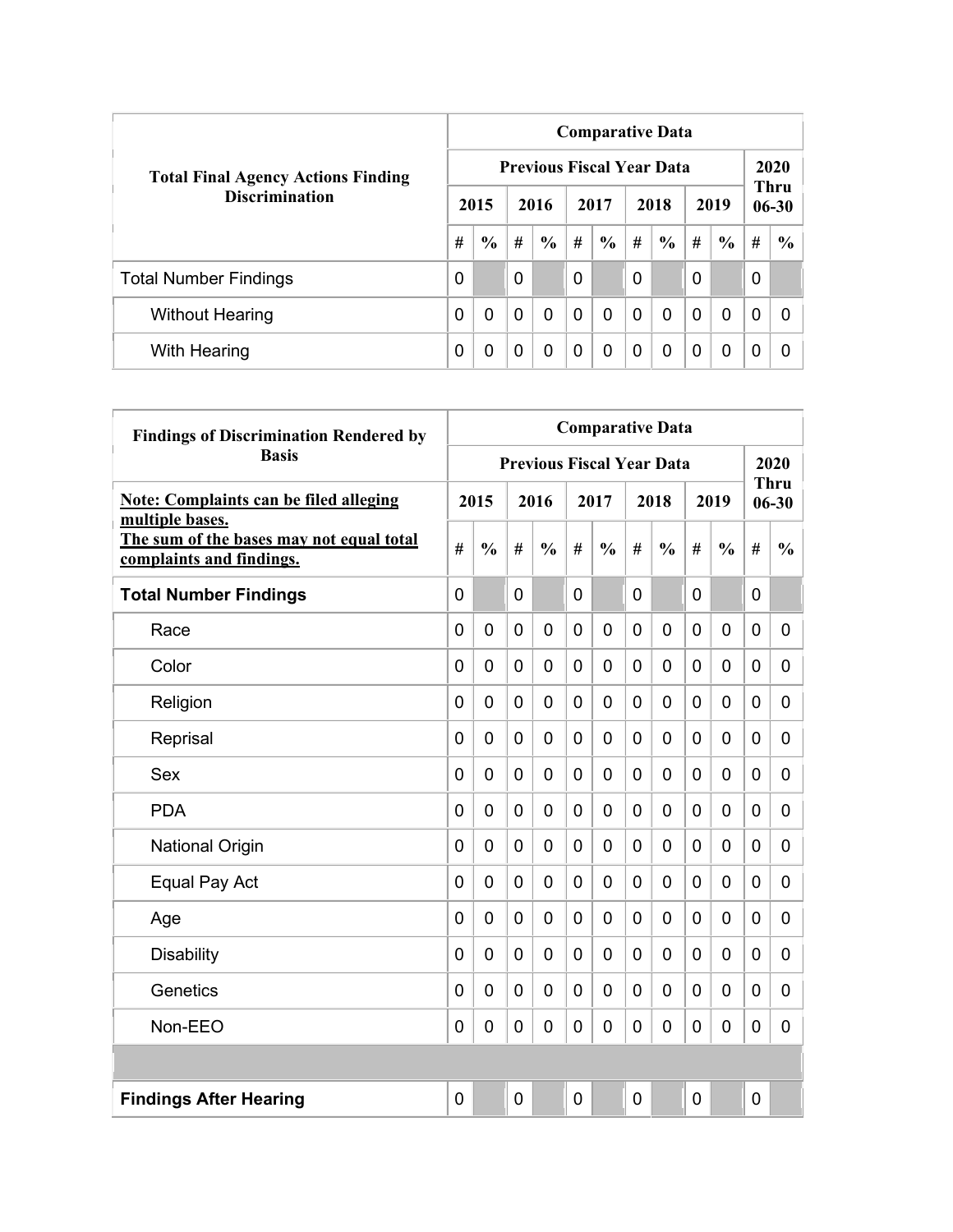| <b>Findings of Discrimination Rendered by</b>                                           | <b>Comparative Data</b> |               |           |                                  |                |               |             |               |   |                  |                  |                          |  |  |
|-----------------------------------------------------------------------------------------|-------------------------|---------------|-----------|----------------------------------|----------------|---------------|-------------|---------------|---|------------------|------------------|--------------------------|--|--|
| <b>Basis</b>                                                                            |                         |               |           | <b>Previous Fiscal Year Data</b> |                |               |             |               |   |                  |                  | 2020                     |  |  |
| <b>Note: Complaints can be filed alleging</b>                                           |                         | 2015          |           | 2016                             |                | 2017          |             | 2018          |   | 2019             |                  | <b>Thru</b><br>$06 - 30$ |  |  |
| multiple bases.<br>The sum of the bases may not equal total<br>complaints and findings. | #                       | $\frac{0}{0}$ | #         | $\frac{0}{0}$                    | #              | $\frac{0}{0}$ | #           | $\frac{0}{0}$ | # | $\frac{0}{0}$    | #                | $\frac{0}{0}$            |  |  |
| Race                                                                                    | 0                       | 0             | 0         | $\overline{0}$                   | $\overline{0}$ | $\mathbf 0$   | 0           | 0             | 0 | 0                | 0                | 0                        |  |  |
| Color                                                                                   | 0                       | 0             | 0         | 0                                | 0              | 0             | 0           | 0             | 0 | 0                | 0                | 0                        |  |  |
| Religion                                                                                | 0                       | 0             | 0         | 0                                | 0              | 0             | 0           | 0             | 0 | 0                | 0                | 0                        |  |  |
| Reprisal                                                                                | 0                       | 0             | 0         | 0                                | 0              | 0             | 0           | 0             | 0 | 0                | 0                | 0                        |  |  |
| Sex                                                                                     | 0                       | 0             | 0         | 0                                | 0              | $\mathbf 0$   | 0           | 0             | 0 | 0                | 0                | 0                        |  |  |
| <b>PDA</b>                                                                              | 0                       | 0             | 0         | $\overline{0}$                   | 0              | $\mathbf 0$   | 0           | 0             | 0 | 0                | $\mathbf 0$      | 0                        |  |  |
| <b>National Origin</b>                                                                  | 0                       | 0             | 0         | 0                                | 0              | 0             | 0           | 0             | 0 | 0                | 0                | 0                        |  |  |
| Equal Pay Act                                                                           | 0                       | 0             | 0         | 0                                | 0              | 0             | 0           | 0             | 0 | 0                | 0                | 0                        |  |  |
| Age                                                                                     | 0                       | 0             | 0         | 0                                | $\mathbf 0$    | 0             | 0           | 0             | 0 | 0                | 0                | 0                        |  |  |
| <b>Disability</b>                                                                       | 0                       | 0             | 0         | 0                                | 0              | 0             | 0           | 0             | 0 | 0                | 0                | 0                        |  |  |
| Genetics                                                                                | 0                       | 0             | 0         | 0                                | 0              | 0             | 0           | 0             | 0 | 0                | 0                | 0                        |  |  |
| Non-EEO                                                                                 | 0                       | 0             | 0         | 0                                | 0              | 0             | 0           | 0             | 0 | 0                | 0                | 0                        |  |  |
|                                                                                         |                         |               |           |                                  |                |               |             |               |   |                  |                  |                          |  |  |
| <b>Findings Without Hearing</b>                                                         | 0                       |               | 0         |                                  | 0              |               | 0           |               | 0 |                  | $\mathbf 0$      |                          |  |  |
| Race                                                                                    | 0                       | 0             | 0         | 0                                | 0              | 0             | 0           | 0             | 0 | 0                | 0                | 0                        |  |  |
| Color                                                                                   | 0                       | $\mathbf 0$   | $\pmb{0}$ | $\mathbf 0$                      | $\mathbf 0$    | $\mathbf 0$   | $\mathbf 0$ | 0             | 0 | $\mathbf 0$      | $\mathbf 0$      | 0                        |  |  |
| Religion                                                                                | 0                       | $\mathbf 0$   | $\pmb{0}$ | $\mathbf 0$                      | $\mathbf 0$    | 0             | 0           | 0             | 0 | $\boldsymbol{0}$ | $\mathbf 0$      | 0                        |  |  |
| Reprisal                                                                                | 0                       | $\mathbf 0$   | $\pmb{0}$ | $\mathbf 0$                      | $\mathbf 0$    | $\mathbf 0$   | $\mathbf 0$ | 0             | 0 | $\pmb{0}$        | $\mathbf 0$      | 0                        |  |  |
| Sex                                                                                     | 0                       | $\mathbf 0$   | $\pmb{0}$ | $\mathbf 0$                      | $\mathbf 0$    | $\mathbf 0$   | $\mathbf 0$ | 0             | 0 | $\pmb{0}$        | $\mathbf 0$      | 0                        |  |  |
| <b>PDA</b>                                                                              | 0                       | $\mathbf 0$   | $\pmb{0}$ | $\mathbf 0$                      | $\mathbf 0$    | $\mathbf 0$   | $\mathbf 0$ | $\pmb{0}$     | 0 | $\mathbf 0$      | $\mathbf 0$      | 0                        |  |  |
| <b>National Origin</b>                                                                  | 0                       | $\mathbf 0$   | $\pmb{0}$ | $\mathbf 0$                      | $\mathbf 0$    | $\pmb{0}$     | 0           | 0             | 0 | $\pmb{0}$        | $\boldsymbol{0}$ | 0                        |  |  |
| Equal Pay Act                                                                           | 0                       | $\pmb{0}$     | $\pmb{0}$ | 0                                | $\mathbf 0$    | $\pmb{0}$     | 0           | 0             | 0 | $\pmb{0}$        | $\boldsymbol{0}$ | 0                        |  |  |
| Age                                                                                     | 0                       | $\pmb{0}$     | 0         | $\pmb{0}$                        | $\pmb{0}$      | $\pmb{0}$     | 0           | 0             | 0 | $\pmb{0}$        | $\pmb{0}$        | $\mathbf 0$              |  |  |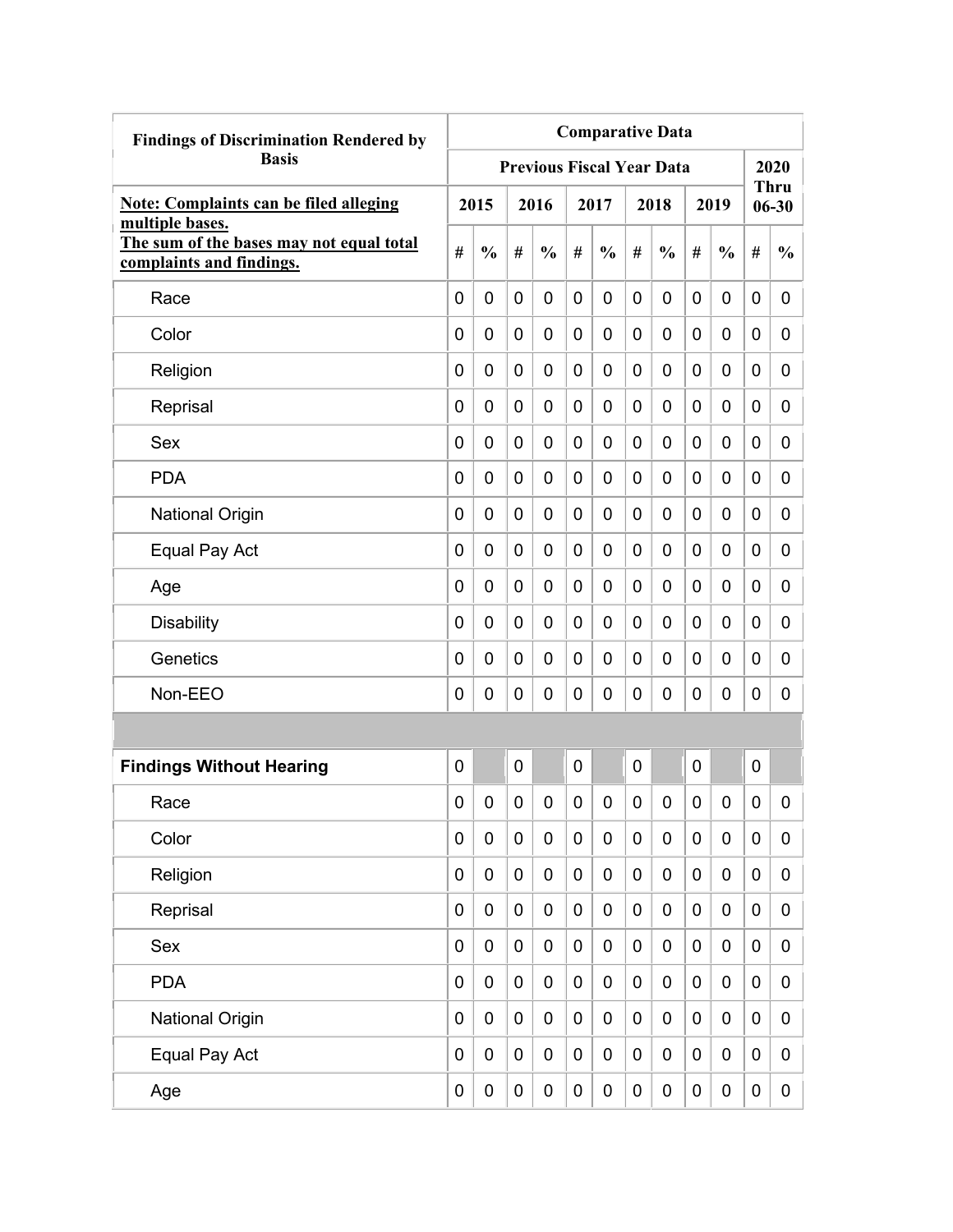| <b>Findings of Discrimination Rendered by</b>                        |   | <b>Comparative Data</b> |          |                                  |          |               |          |               |          |               |   |                   |  |  |  |
|----------------------------------------------------------------------|---|-------------------------|----------|----------------------------------|----------|---------------|----------|---------------|----------|---------------|---|-------------------|--|--|--|
| <b>Basis</b>                                                         |   |                         |          | <b>Previous Fiscal Year Data</b> |          |               |          |               |          |               |   | 2020              |  |  |  |
| Note: Complaints can be filed alleging<br>multiple bases.            |   | 2015                    |          | 2016                             |          | 2017          |          | 2018          |          | 2019          |   | Thru<br>$06 - 30$ |  |  |  |
| The sum of the bases may not equal total<br>complaints and findings. | # | $\frac{0}{0}$           | #        | $\frac{6}{9}$                    | #        | $\frac{6}{9}$ | #        | $\frac{0}{0}$ | #        | $\frac{6}{9}$ | # | $\frac{6}{6}$     |  |  |  |
| <b>Disability</b>                                                    | 0 | $\Omega$                | $\Omega$ | 0                                | $\Omega$ | $\Omega$      | $\Omega$ | $\mathbf{0}$  | $\Omega$ | $\Omega$      | 0 | $\Omega$          |  |  |  |
| Genetics                                                             | 0 | 0                       | $\Omega$ | 0                                | $\Omega$ | $\Omega$      | $\Omega$ | $\Omega$      | 0        | $\Omega$      | 0 | 0                 |  |  |  |
| Non-EEO                                                              | 0 | 0                       | 0        | 0                                | $\Omega$ | 0             | $\Omega$ | $\Omega$      | 0        | $\Omega$      | 0 | 0                 |  |  |  |

|                                               | <b>Comparative Data</b> |                |          |                                  |                |                |                |               |                |                |             |                          |
|-----------------------------------------------|-------------------------|----------------|----------|----------------------------------|----------------|----------------|----------------|---------------|----------------|----------------|-------------|--------------------------|
| <b>Findings of Discrimination Rendered by</b> |                         |                |          | <b>Previous Fiscal Year Data</b> |                |                |                |               |                |                |             | 2020                     |
| <b>Issue</b>                                  |                         | 2015           |          | 2016                             |                | 2017           |                | 2018          |                | 2019           |             | <b>Thru</b><br>$06 - 30$ |
|                                               | #                       | $\frac{0}{0}$  | #        | $\frac{0}{0}$                    | #              | $\frac{0}{0}$  | #              | $\frac{0}{0}$ | #              | $\frac{0}{0}$  | #           | $\frac{0}{0}$            |
| <b>Total Number Findings</b>                  | $\mathbf 0$             |                | 0        |                                  | $\mathbf 0$    |                | 0              |               | 0              |                | 0           |                          |
| Appointment/Hire                              | $\mathbf 0$             | $\mathbf 0$    | 0        | $\overline{0}$                   | $\overline{0}$ | $\overline{0}$ | 0              | 0             | $\mathbf 0$    | $\mathbf 0$    | $\mathbf 0$ | $\overline{0}$           |
| <b>Assignment of Duties</b>                   | $\Omega$                | $\mathbf 0$    | 0        | $\overline{0}$                   | $\mathbf 0$    | 0              | 0              | 0             | 0              | $\mathbf 0$    | 0           | 0                        |
| Awards                                        | $\Omega$                | $\Omega$       | $\Omega$ | $\overline{0}$                   | $\mathbf 0$    | 0              | $\Omega$       | 0             | $\Omega$       | $\mathbf 0$    | 0           | 0                        |
| <b>Conversion to Full Time/Perm Status</b>    | $\Omega$                | $\Omega$       | 0        | $\overline{0}$                   | $\mathbf 0$    | 0              | 0              | 0             | 0              | $\mathbf 0$    | 0           | 0                        |
| <b>Disciplinary Action</b>                    |                         |                |          |                                  |                |                |                |               |                |                |             |                          |
| Demotion                                      | $\mathbf 0$             | 0              | 0        | $\overline{0}$                   | $\overline{0}$ | $\overline{0}$ | 0              | 0             | $\overline{0}$ | $\overline{0}$ | $\mathbf 0$ | 0                        |
| Reprimand                                     | $\Omega$                | 0              | 0        | 0                                | 0              | 0              | $\Omega$       | 0             | 0              | $\mathbf 0$    | 0           | 0                        |
| Suspension                                    | $\Omega$                | $\Omega$       | 0        | $\overline{0}$                   | $\mathbf 0$    | 0              | 0              | 0             | 0              | $\mathbf 0$    | 0           | 0                        |
| Removal                                       | 0                       | $\overline{0}$ | 0        | $\overline{0}$                   | $\overline{0}$ | $\overline{0}$ | $\overline{0}$ | 0             | $\mathbf 0$    | $\overline{0}$ | 0           | 0                        |
| <b>Duty Hours</b>                             | 0                       | $\overline{0}$ | 0        | $\overline{0}$                   | $\mathbf 0$    | $\overline{0}$ | $\Omega$       | 0             | $\mathbf 0$    | $\overline{0}$ | 0           | 0                        |
| Perf. Eval./ Appraisal                        | $\Omega$                | $\Omega$       | 0        | $\overline{0}$                   | $\mathbf 0$    | 0              | $\Omega$       | 0             | $\mathbf 0$    | $\overline{0}$ | 0           | 0                        |
| Examination/Test                              | $\mathbf{0}$            | 0              | 0        | $\overline{0}$                   | $\overline{0}$ | 0              | 0              | 0             | $\Omega$       | $\overline{0}$ | $\mathbf 0$ | 0                        |
| Harassment                                    |                         |                |          |                                  |                |                |                |               |                |                |             |                          |
| Non-Sexual                                    | $\mathbf 0$             | $\mathbf 0$    | 0        | $\overline{0}$                   | $\overline{0}$ | $\overline{0}$ | 0              | 0             | $\overline{0}$ | $\overline{0}$ | $\mathbf 0$ | 0                        |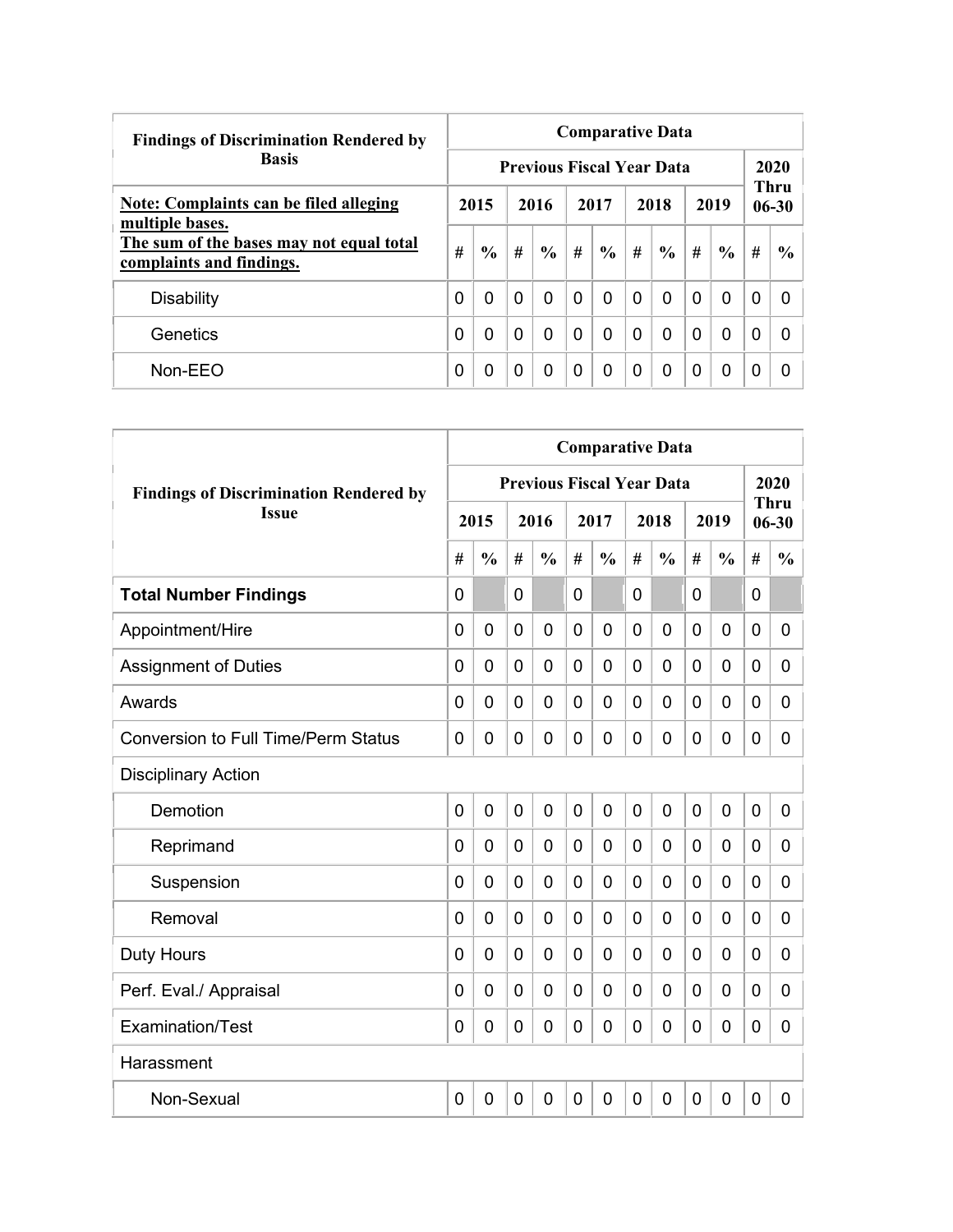|                                               | <b>Comparative Data</b> |               |                |                                  |   |               |   |               |             |               |   |                   |
|-----------------------------------------------|-------------------------|---------------|----------------|----------------------------------|---|---------------|---|---------------|-------------|---------------|---|-------------------|
| <b>Findings of Discrimination Rendered by</b> |                         |               |                | <b>Previous Fiscal Year Data</b> |   |               |   |               |             |               |   | 2020              |
| <b>Issue</b>                                  |                         | 2015          |                | 2016                             |   | 2017          |   | 2018          |             | 2019          |   | Thru<br>$06 - 30$ |
|                                               | #                       | $\frac{0}{0}$ | #              | $\frac{0}{0}$                    | # | $\frac{0}{0}$ | # | $\frac{0}{0}$ | #           | $\frac{0}{0}$ | # | $\frac{0}{0}$     |
| Sexual                                        | 0                       | 0             | 0              | 0                                | 0 | 0             | 0 | 0             | 0           | 0             | 0 | 0                 |
| <b>Medical Examination</b>                    | 0                       | 0             | 0              | 0                                | 0 | 0             | 0 | 0             | 0           | 0             | 0 | 0                 |
| Pay including overtime                        | 0                       | 0             | 0              | 0                                | 0 | 0             | 0 | 0             | 0           | 0             | 0 | 0                 |
| Promotion/Non-Selection                       | 0                       | 0             | 0              | 0                                | 0 | 0             | 0 | 0             | 0           | 0             | 0 | 0                 |
| Reassignment                                  |                         |               |                |                                  |   |               |   |               |             |               |   |                   |
| Denied                                        | $\mathbf 0$             | 0             | $\overline{0}$ | 0                                | 0 | 0             | 0 | 0             | $\mathbf 0$ | 0             | 0 | 0                 |
| <b>Directed</b>                               | 0                       | 0             | 0              | 0                                | 0 | 0             | 0 | 0             | 0           | 0             | 0 | 0                 |
| Reasonable Accommodation Disability           | 0                       | 0             | 0              | 0                                | 0 | 0             | 0 | 0             | 0           | 0             | 0 | 0                 |
| Reinstatement                                 | $\Omega$                | $\mathbf 0$   | 0              | 0                                | 0 | 0             | 0 | 0             | 0           | 0             | 0 | $\overline{0}$    |
| Religious Accommodation                       | 0                       | $\mathbf 0$   | 0              | 0                                | 0 | 0             | 0 | 0             | 0           | 0             | 0 | 0                 |
| Retirement                                    | 0                       | 0             | 0              | 0                                | 0 | 0             | 0 | 0             | 0           | 0             | 0 | 0                 |
| Sex-Stereotyping                              | 0                       | 0             | 0              | 0                                | 0 | 0             | 0 | 0             | 0           | 0             | 0 | 0                 |
| <b>Telework</b>                               | 0                       | $\mathbf 0$   | 0              | 0                                | 0 | 0             | 0 | 0             | 0           | 0             | 0 | 0                 |
| Termination                                   | 0                       | 0             | 0              | 0                                | 0 | 0             | 0 | 0             | 0           | 0             | 0 | 0                 |
| <b>Terms/Conditions of Employment</b>         | 0                       | 0             | 0              | 0                                | 0 | 0             | 0 | 0             | 0           | 0             | 0 | 0                 |
| <b>Time and Attendance</b>                    | 0                       | 0             | 0              | 0                                | 0 | 0             | 0 | 0             | 0           | 0             | 0 | 0                 |
| Training                                      | 0                       | 0             | 0              | 0                                | 0 | 0             | 0 | 0             | 0           | 0             | 0 | 0                 |
| Other - User Define                           |                         |               |                |                                  |   |               |   |               |             |               |   |                   |
| User Defined - Other 1                        | $\mathbf 0$             | 0             | 0              | 0                                | 0 | $\mathbf 0$   | 0 | 0             | 0           | 0             | 0 | 0                 |
| User Defined - Other 2                        | 0                       | 0             | 0              | 0                                | 0 | 0             | 0 | 0             | 0           | 0             | 0 | 0                 |
| User Defined - Other 3                        | 0                       | 0             | 0              | 0                                | 0 | 0             | 0 | 0             | 0           | 0             | 0 | 0                 |
| User Defined - Other 4                        | 0                       | 0             | 0              | 0                                | 0 | 0             | 0 | 0             | 0           | 0             | 0 | 0                 |
|                                               |                         |               |                |                                  |   |               |   |               |             |               |   |                   |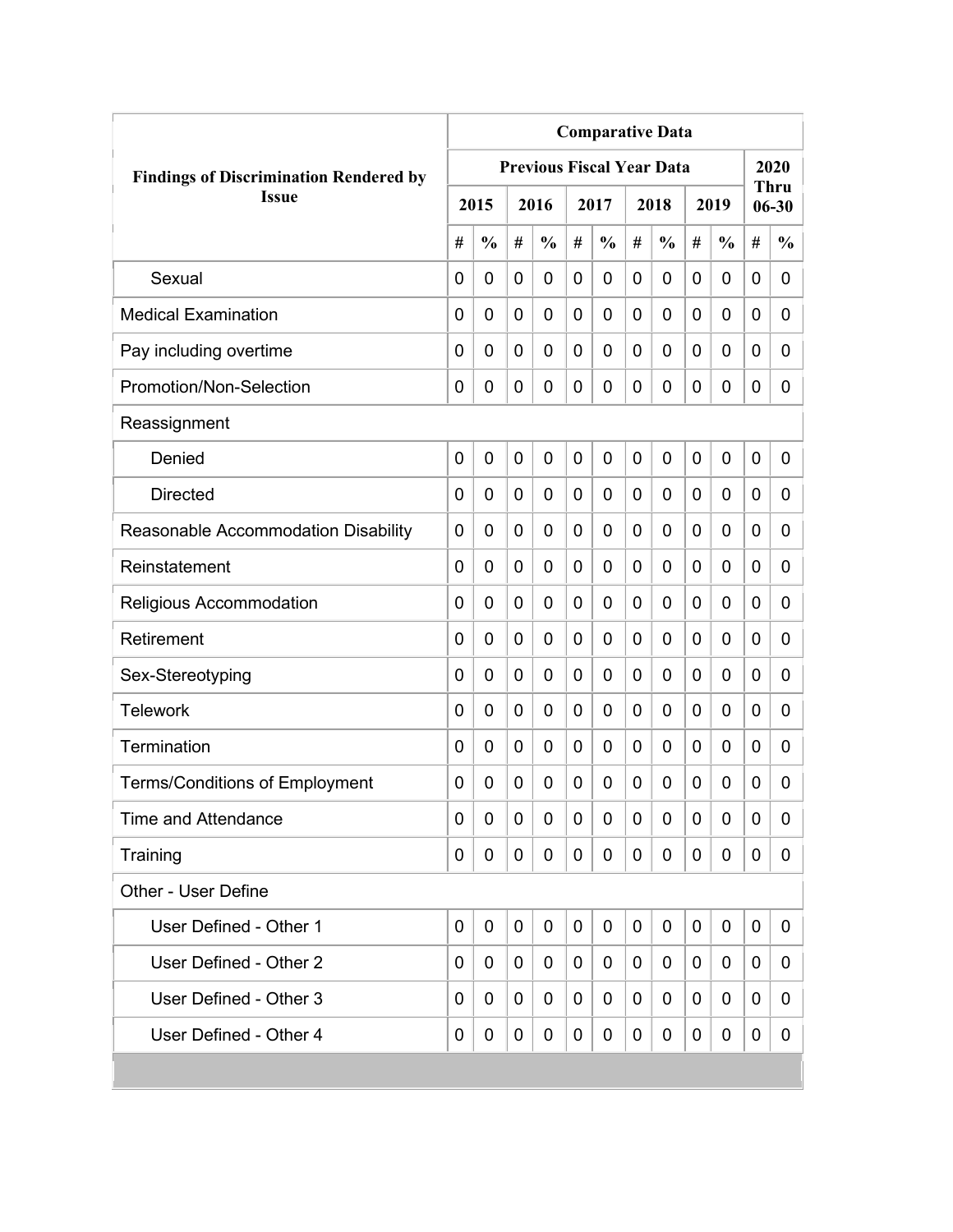|                                               | <b>Comparative Data</b><br><b>Previous Fiscal Year Data</b> |               |             |                |                |               |                |               |             |               |             |                          |
|-----------------------------------------------|-------------------------------------------------------------|---------------|-------------|----------------|----------------|---------------|----------------|---------------|-------------|---------------|-------------|--------------------------|
| <b>Findings of Discrimination Rendered by</b> |                                                             |               |             |                |                |               |                |               |             |               |             | 2020                     |
| <b>Issue</b>                                  |                                                             | 2015          |             | 2016           |                | 2017          |                | 2018          |             | 2019          |             | <b>Thru</b><br>$06 - 30$ |
|                                               | #                                                           | $\frac{0}{0}$ | #           | $\frac{0}{0}$  | #              | $\frac{0}{0}$ | #              | $\frac{0}{0}$ | #           | $\frac{0}{0}$ | #           | $\frac{0}{0}$            |
| <b>Findings After Hearing</b>                 | 0                                                           |               | 0           |                | $\overline{0}$ |               | 0              |               | 0           |               | $\mathbf 0$ |                          |
| Appointment/Hire                              | 0                                                           | $\mathbf 0$   | 0           | $\overline{0}$ | $\mathbf 0$    | 0             | 0              | 0             | 0           | $\mathbf 0$   | 0           | 0                        |
| <b>Assignment of Duties</b>                   | 0                                                           | 0             | 0           | 0              | $\mathbf 0$    | 0             | 0              | 0             | 0           | $\mathbf 0$   | 0           | 0                        |
| Awards                                        | 0                                                           | 0             | 0           | 0              | 0              | 0             | $\overline{0}$ | 0             | 0           | $\mathbf 0$   | 0           | 0                        |
| <b>Conversion to Full Time/Perm Status</b>    | 0                                                           | 0             | 0           | 0              | $\mathbf 0$    | 0             | 0              | 0             | 0           | $\mathbf 0$   | 0           | 0                        |
| <b>Disciplinary Action</b>                    |                                                             |               |             |                |                |               |                |               |             |               |             |                          |
| Demotion                                      | 0                                                           | $\mathbf 0$   | 0           | 0              | $\mathbf 0$    | 0             | $\overline{0}$ | 0             | 0           | $\mathbf 0$   | $\mathbf 0$ | 0                        |
| Reprimand                                     | 0                                                           | 0             | 0           | $\overline{0}$ | $\mathbf 0$    | 0             | 0              | 0             | 0           | $\mathbf 0$   | 0           | 0                        |
| Suspension                                    | 0                                                           | 0             | 0           | 0              | 0              | 0             | 0              | 0             | 0           | $\mathbf 0$   | 0           | 0                        |
| Removal                                       | 0                                                           | 0             | 0           | 0              | 0              | 0             | 0              | 0             | 0           | $\mathbf 0$   | 0           | 0                        |
| <b>Duty Hours</b>                             | 0                                                           | 0             | 0           | 0              | $\mathbf 0$    | 0             | 0              | 0             | 0           | $\mathbf 0$   | 0           | 0                        |
| Perf. Eval./ Appraisal                        | 0                                                           | 0             | 0           | 0              | $\mathbf 0$    | 0             | 0              | 0             | 0           | $\mathbf 0$   | 0           | 0                        |
| Examination/Test                              | 0                                                           | 0             | 0           | 0              | $\mathbf 0$    | 0             | $\mathbf 0$    | 0             | 0           | $\mathbf 0$   | 0           | 0                        |
| Harassment                                    |                                                             |               |             |                |                |               |                |               |             |               |             |                          |
| Non-Sexual                                    | 0                                                           | $\mathbf 0$   | $\mathbf 0$ | $\overline{0}$ | $\mathbf 0$    | 0             | $\mathbf 0$    | 0             | $\mathbf 0$ | $\mathbf 0$   | $\mathbf 0$ | 0                        |
| Sexual                                        | 0                                                           | 0             | 0           | 0              | $\mathbf 0$    | 0             | 0              | 0             | 0           | $\mathbf 0$   | 0           | 0                        |
| <b>Medical Examination</b>                    | 0                                                           | 0             | 0           | 0              | $\mathbf 0$    | 0             | 0              | 0             | 0           | $\mathbf 0$   | 0           | 0                        |
| Pay including overtime                        | 0                                                           | 0             | 0           | 0              | $\mathbf 0$    | 0             | 0              | 0             | 0           | $\mathbf 0$   | 0           | 0                        |
| Promotion/Non-Selection                       | 0                                                           | 0             | 0           | 0              | $\mathbf 0$    | 0             | $\mathbf 0$    | 0             | 0           | $\mathbf 0$   | 0           | 0                        |
| Reassignment                                  |                                                             |               |             |                |                |               |                |               |             |               |             |                          |
| Denied                                        | 0                                                           | $\mathbf 0$   | $\mathbf 0$ | 0              | $\mathbf 0$    | 0             | $\mathbf 0$    | 0             | 0           | $\mathbf 0$   | $\mathbf 0$ | 0                        |
| <b>Directed</b>                               | 0                                                           | 0             | 0           | 0              | 0              | 0             | 0              | 0             | 0           | $\mathbf 0$   | 0           | 0                        |
| Reasonable Accommodation Disability           | 0                                                           | 0             | 0           | 0              | $\mathbf 0$    | 0             | 0              | 0             | 0           | $\mathbf 0$   | 0           | $\mathbf{0}$             |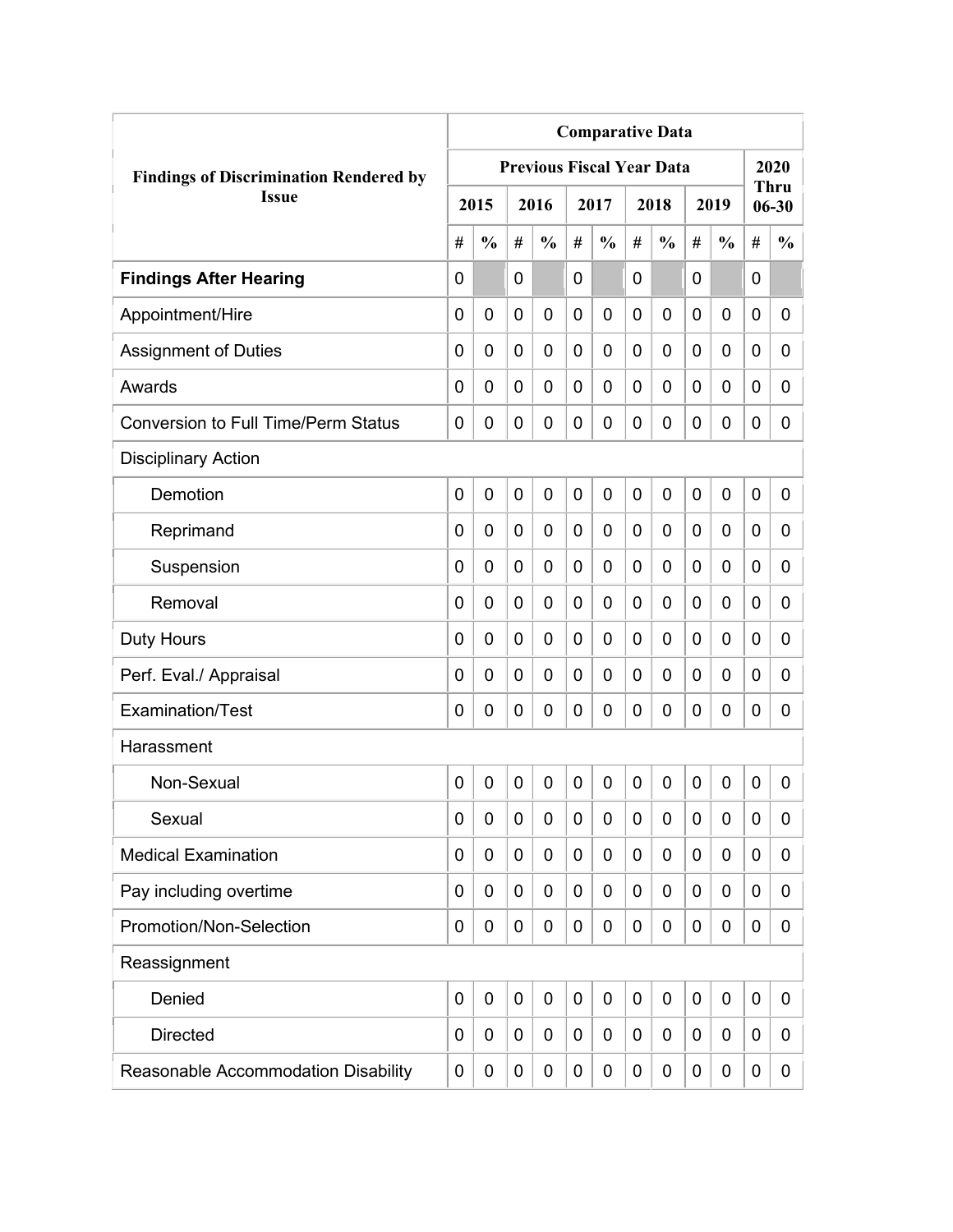|                                               | <b>Comparative Data</b> |               |             |                                  |                |               |   |               |             |               |             |                          |
|-----------------------------------------------|-------------------------|---------------|-------------|----------------------------------|----------------|---------------|---|---------------|-------------|---------------|-------------|--------------------------|
| <b>Findings of Discrimination Rendered by</b> |                         |               |             | <b>Previous Fiscal Year Data</b> |                |               |   |               |             |               |             | 2020                     |
| <b>Issue</b>                                  |                         | 2015          |             | 2016                             |                | 2017          |   | 2018          |             | 2019          |             | <b>Thru</b><br>$06 - 30$ |
|                                               | #                       | $\frac{0}{0}$ | #           | $\frac{0}{0}$                    | #              | $\frac{0}{0}$ | # | $\frac{0}{0}$ | #           | $\frac{0}{0}$ | #           | $\frac{0}{0}$            |
| Reinstatement                                 | $\Omega$                | 0             | 0           | 0                                | 0              | $\mathbf 0$   | 0 | 0             | 0           | 0             | 0           | 0                        |
| Religious Accommodation                       | 0                       | 0             | 0           | 0                                | $\overline{0}$ | $\mathbf 0$   | 0 | 0             | 0           | 0             | 0           | 0                        |
| Retirement                                    | 0                       | 0             | 0           | 0                                | 0              | $\mathbf 0$   | 0 | 0             | 0           | 0             | 0           | 0                        |
| Sex-Stereotyping                              | 0                       | 0             | 0           | 0                                | 0              | 0             | 0 | 0             | 0           | 0             | 0           | 0                        |
| <b>Telework</b>                               | 0                       | 0             | 0           | 0                                | 0              | 0             | 0 | 0             | 0           | 0             | 0           | 0                        |
| Termination                                   | 0                       | 0             | 0           | 0                                | 0              | 0             | 0 | 0             | 0           | 0             | 0           | 0                        |
| <b>Terms/Conditions of Employment</b>         | 0                       | 0             | 0           | 0                                | 0              | 0             | 0 | 0             | 0           | 0             | 0           | 0                        |
| <b>Time and Attendance</b>                    | 0                       | 0             | 0           | 0                                | 0              | 0             | 0 | 0             | 0           | 0             | 0           | 0                        |
| Training                                      | 0                       | 0             | 0           | 0                                | 0              | $\mathbf 0$   | 0 | 0             | 0           | 0             | 0           | 0                        |
| Other - User Define                           |                         |               |             |                                  |                |               |   |               |             |               |             |                          |
| User Defined - Other 1                        | 0                       | 0             | $\mathbf 0$ | 0                                | $\overline{0}$ | $\mathbf 0$   | 0 | 0             | $\mathbf 0$ | 0             | $\mathbf 0$ | 0                        |
| User Defined - Other 2                        | 0                       | 0             | 0           | 0                                | 0              | 0             | 0 | 0             | 0           | 0             | 0           | 0                        |
| User Defined - Other 3                        | 0                       | 0             | 0           | 0                                | 0              | 0             | 0 | 0             | 0           | 0             | 0           | 0                        |
| User Defined - Other 4                        | 0                       | 0             | 0           | 0                                | 0              | 0             | 0 | 0             | 0           | 0             | 0           | 0                        |
|                                               |                         |               |             |                                  |                |               |   |               |             |               |             |                          |
| <b>Findings Without Hearing</b>               | 0                       |               | $\mathbf 0$ |                                  | $\mathbf 0$    |               | 0 |               | 0           |               | $\mathbf 0$ |                          |
| Appointment/Hire                              | 0                       | 0             | 0           | 0                                | 0              | $\mathbf 0$   | 0 | $\mathbf 0$   | 0           | 0             | $\mathbf 0$ | 0                        |
| <b>Assignment of Duties</b>                   | 0                       | 0             | 0           | 0                                | 0              | $\mathbf 0$   | 0 | 0             | 0           | 0             | $\mathbf 0$ | 0                        |
| Awards                                        | 0                       | 0             | 0           | 0                                | 0              | 0             | 0 | 0             | 0           | 0             | $\mathbf 0$ | 0                        |
| <b>Conversion to Full Time/Perm Status</b>    | 0                       | 0             | 0           | 0                                | 0              | 0             | 0 | 0             | 0           | 0             | $\mathbf 0$ | 0                        |
| <b>Disciplinary Action</b>                    |                         |               |             |                                  |                |               |   |               |             |               |             |                          |
| Demotion                                      | $\mathbf 0$             | $\mathbf 0$   | 0           | $\mathbf 0$                      | $\mathbf 0$    | $\mathbf 0$   | 0 | $\mathbf 0$   | 0           | $\mathbf 0$   | $\mathbf 0$ | 0                        |
| Reprimand                                     | 0                       | 0             | 0           | 0                                | 0              | 0             | 0 | $\pmb{0}$     | 0           | 0             | $\mathbf 0$ | 0                        |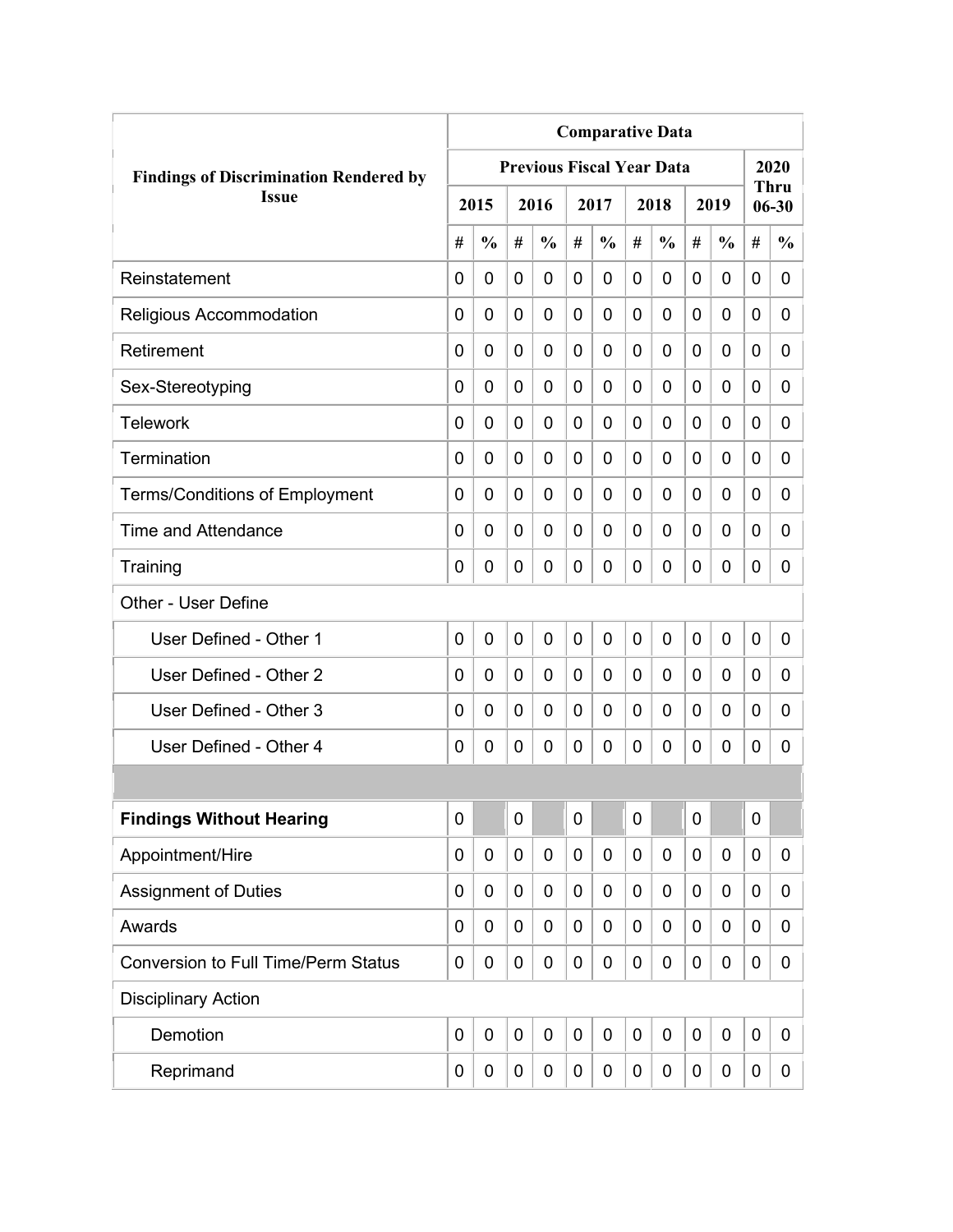|                                               | <b>Comparative Data</b> |                |   |                                  |             |               |             |               |   |               |             |                          |  |  |
|-----------------------------------------------|-------------------------|----------------|---|----------------------------------|-------------|---------------|-------------|---------------|---|---------------|-------------|--------------------------|--|--|
| <b>Findings of Discrimination Rendered by</b> |                         |                |   | <b>Previous Fiscal Year Data</b> |             |               |             |               |   |               |             | 2020                     |  |  |
| <b>Issue</b>                                  |                         | 2015           |   | 2016                             |             | 2017          |             | 2018          |   | 2019          |             | <b>Thru</b><br>$06 - 30$ |  |  |
|                                               | #                       | $\frac{0}{0}$  | # | $\frac{0}{0}$                    | #           | $\frac{0}{0}$ | #           | $\frac{0}{0}$ | # | $\frac{0}{0}$ | #           | $\frac{0}{0}$            |  |  |
| Suspension                                    | 0                       | $\mathbf 0$    | 0 | $\overline{0}$                   | 0           | 0             | $\mathbf 0$ | 0             | 0 | $\mathbf 0$   | 0           | 0                        |  |  |
| Removal                                       | 0                       | 0              | 0 | $\overline{0}$                   | $\mathbf 0$ | 0             | 0           | 0             | 0 | $\mathbf 0$   | $\mathbf 0$ | 0                        |  |  |
| <b>Duty Hours</b>                             | 0                       | 0              | 0 | 0                                | 0           | 0             | 0           | 0             | 0 | $\mathbf 0$   | 0           | 0                        |  |  |
| Perf. Eval./ Appraisal                        | 0                       | 0              | 0 | 0                                | 0           | 0             | 0           | 0             | 0 | $\mathbf 0$   | 0           | 0                        |  |  |
| Examination/Test                              | 0                       | 0              | 0 | 0                                | $\mathbf 0$ | 0             | 0           | 0             | 0 | $\mathbf 0$   | 0           | 0                        |  |  |
| Harassment                                    |                         |                |   |                                  |             |               |             |               |   |               |             |                          |  |  |
| Non-Sexual                                    | 0                       | $\overline{0}$ | 0 | 0                                | $\mathbf 0$ | 0             | $\mathbf 0$ | $\mathbf 0$   | 0 | $\mathbf 0$   | 0           | 0                        |  |  |
| Sexual                                        | 0                       | 0              | 0 | $\overline{0}$                   | 0           | 0             | 0           | 0             | 0 | $\mathbf 0$   | 0           | 0                        |  |  |
| <b>Medical Examination</b>                    | 0                       | 0              | 0 | $\overline{0}$                   | 0           | 0             | 0           | 0             | 0 | $\mathbf 0$   | $\mathbf 0$ | 0                        |  |  |
| Pay including overtime                        | 0                       | 0              | 0 | 0                                | 0           | 0             | 0           | 0             | 0 | $\mathbf 0$   | 0           | 0                        |  |  |
| Promotion/Non-Selection                       | 0                       | 0              | 0 | 0                                | $\mathbf 0$ | 0             | 0           | 0             | 0 | $\mathbf 0$   | 0           | 0                        |  |  |
| Reassignment                                  |                         |                |   |                                  |             |               |             |               |   |               |             |                          |  |  |
| Denied                                        | 0                       | $\mathbf 0$    | 0 | $\overline{0}$                   | $\mathbf 0$ | 0             | 0           | 0             | 0 | $\mathbf 0$   | 0           | 0                        |  |  |
| <b>Directed</b>                               | 0                       | $\mathbf 0$    | 0 | 0                                | $\mathbf 0$ | 0             | 0           | 0             | 0 | $\mathbf 0$   | 0           | 0                        |  |  |
| Reasonable Accommodation Disability           | 0                       | 0              | 0 | 0                                | 0           | 0             | 0           | 0             | 0 | 0             | 0           | 0                        |  |  |
| Reinstatement                                 | 0                       | 0              | 0 | 0                                | $\mathbf 0$ | 0             | 0           | 0             | 0 | $\mathbf 0$   | 0           | 0                        |  |  |
| Religious Accommodation                       | 0                       | 0              | 0 | 0                                | 0           | 0             | 0           | 0             | 0 | $\mathbf 0$   | 0           | 0                        |  |  |
| Retirement                                    | 0                       | 0              | 0 | 0                                | $\mathbf 0$ | 0             | 0           | 0             | 0 | $\mathbf 0$   | 0           | 0                        |  |  |
| Sex-Stereotyping                              | 0                       | 0              | 0 | 0                                | 0           | 0             | 0           | 0             | 0 | $\mathbf 0$   | 0           | 0                        |  |  |
| <b>Telework</b>                               | 0                       | 0              | 0 | 0                                | 0           | 0             | 0           | 0             | 0 | $\mathbf 0$   | 0           | 0                        |  |  |
| Termination                                   | 0                       | 0              | 0 | 0                                | $\mathbf 0$ | 0             | 0           | 0             | 0 | $\mathbf 0$   | 0           | 0                        |  |  |
| <b>Terms/Conditions of Employment</b>         | 0                       | 0              | 0 | 0                                | 0           | 0             | 0           | 0             | 0 | $\mathbf 0$   | 0           | 0                        |  |  |
| <b>Time and Attendance</b>                    | 0                       | 0              | 0 | 0                                | $\mathbf 0$ | 0             | 0           | 0             | 0 | $\mathbf 0$   | 0           | 0                        |  |  |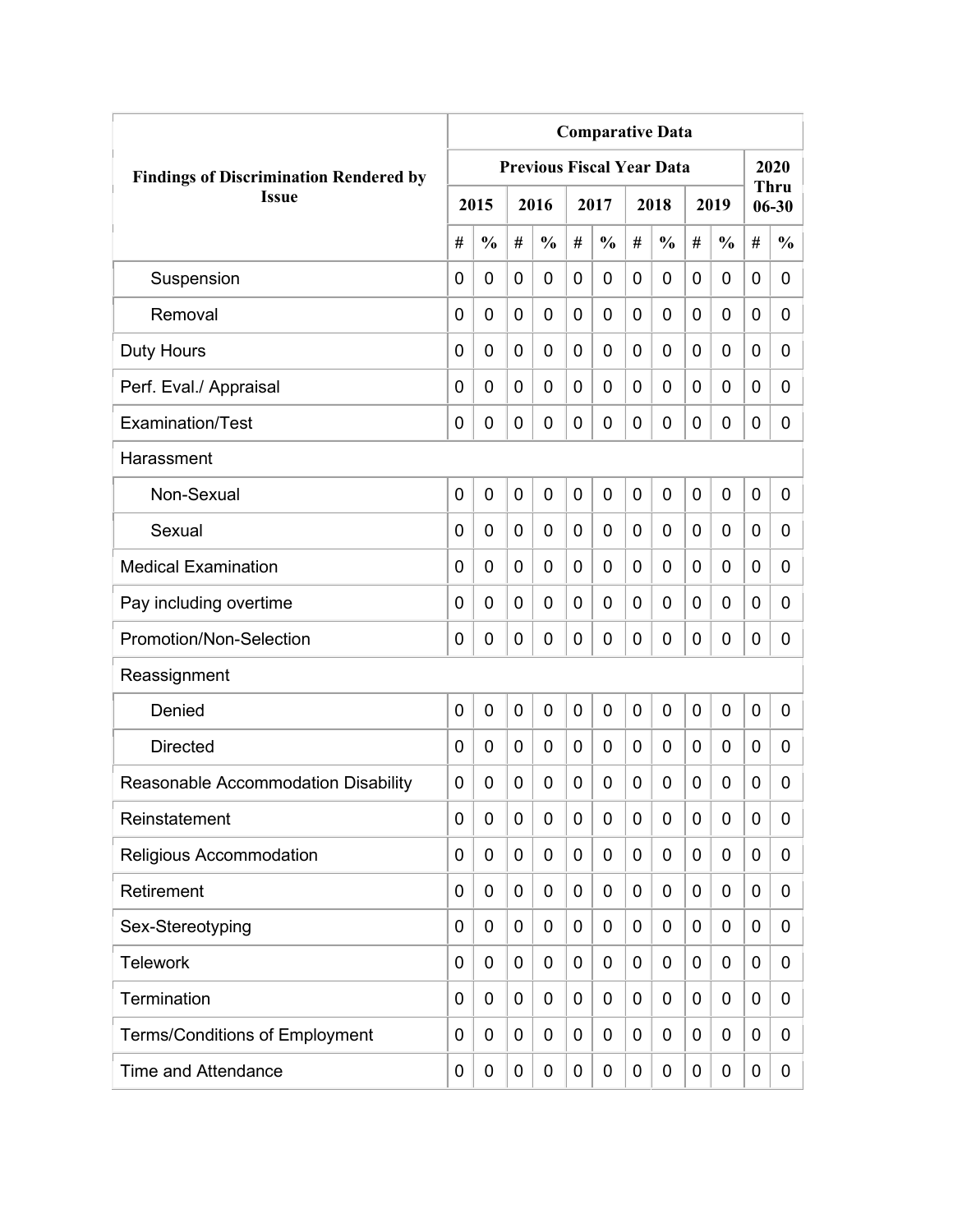|                                               |   |               |                |                                  |                | <b>Comparative Data</b> |              |               |                |               |                |                          |
|-----------------------------------------------|---|---------------|----------------|----------------------------------|----------------|-------------------------|--------------|---------------|----------------|---------------|----------------|--------------------------|
| <b>Findings of Discrimination Rendered by</b> |   |               |                | <b>Previous Fiscal Year Data</b> |                |                         |              |               |                |               |                | 2020                     |
| <b>Issue</b>                                  |   | 2015          |                | 2016                             |                | 2017                    |              | 2018          |                | 2019          |                | <b>Thru</b><br>$06 - 30$ |
|                                               | # | $\frac{6}{6}$ | #              | $\frac{6}{6}$                    | #              | $\frac{6}{6}$           | #            | $\frac{6}{6}$ | #              | $\frac{6}{6}$ | #              | $\frac{6}{9}$            |
| Training                                      | 0 | 0             | $\Omega$       | 0                                | 0              | $\Omega$                | 0            | 0             | $\Omega$       | 0             | 0              | 0                        |
| Other - User Define                           |   |               |                |                                  |                |                         |              |               |                |               |                |                          |
| User Defined - Other 1                        | 0 | $\mathbf{0}$  | $\overline{0}$ | $\mathbf{0}$                     | $\overline{0}$ | $\overline{0}$          | $\mathbf{0}$ | $\Omega$      | $\overline{0}$ | $\mathbf{0}$  | $\overline{0}$ | 0                        |
| User Defined - Other 2                        | 0 | 0             | $\mathbf{0}$   | $\Omega$                         | $\Omega$       | 0                       | $\Omega$     | $\Omega$      | $\Omega$       | $\mathbf{0}$  | $\Omega$       | <sup>0</sup>             |
| User Defined - Other 3                        | 0 | 0             | $\Omega$       | 0                                | $\mathbf{0}$   | 0                       | $\Omega$     | $\Omega$      | $\Omega$       | $\mathbf{0}$  | $\Omega$       | 0                        |
| User Defined - Other 4                        | 0 | 0             | $\Omega$       | 0                                | 0              | $\Omega$                | 0            | $\Omega$      | 0              | $\mathbf 0$   | 0              | 0                        |

|                                                    |          |                |              | <b>Comparative Data</b>          |          |                            |
|----------------------------------------------------|----------|----------------|--------------|----------------------------------|----------|----------------------------|
| <b>Pending Complaints Filed in Previous Fiscal</b> |          |                |              | <b>Previous Fiscal Year Data</b> |          | 2020                       |
| <b>Years by Status</b>                             | 2015     | 2016           | 2017         | 2018                             | 2019     | <b>Thru</b><br>$06-$<br>30 |
| Total complaints from previous Fiscal Years        | 8        | 8              | 10           | $\overline{7}$                   | 16       | 9                          |
| <b>Total Complainants</b>                          | 8        | 8              | 10           | 7                                | 16       | 9                          |
| <b>Number complaints pending</b>                   |          |                |              |                                  |          |                            |
| Investigation                                      | $\Omega$ | $\overline{0}$ | $\mathbf{0}$ | $\mathbf 0$                      | 0        | $\overline{0}$             |
| ROI issued, pending Complainant's action           | $\Omega$ | $\Omega$       | $\Omega$     | $\Omega$                         | $\Omega$ | 0                          |
| Hearing                                            | 8        | 8              | 10           | $\overline{7}$                   | 13       | 9                          |
| <b>Final Agency Action</b>                         | $\Omega$ | $\mathbf{0}$   | $\Omega$     | $\mathbf 0$                      | 3        | $\overline{0}$             |
| Appeal with EEOC Office of Federal<br>Operations   | 1        | $\overline{2}$ | 3            | 4                                | 4        | 7                          |